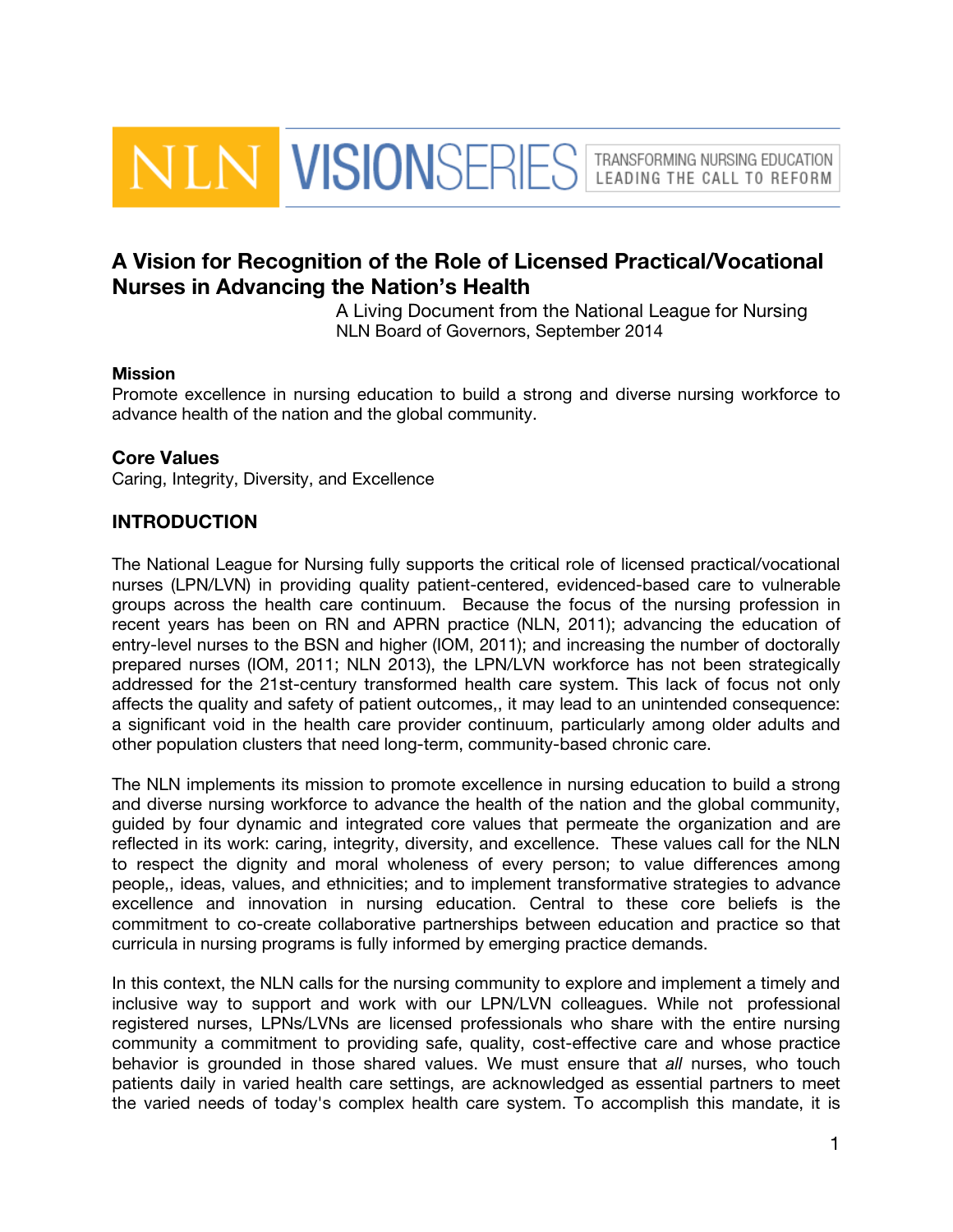critical to identify the LPN/LVN's current and future role, along with the educational and developmental needs of practical nursing graduates.

## BACKGROUND AND SIGNIFICANCE

#### Trends Influencing Demand and Practice Requirements

Significant changes are influencing LPN/LVN employment and care delivery demands. The Bureau of Labor Statistics (2012) reported that employment of LPN/LVNs is expected to grow 22 percent by 2020, faster than the average for all occupations. At the same time, LPN/LVN workforce employment trends have shifted from an acute care focus to long-term care and community-based settings (HRSA, 2013). The National Council of State Boards (NCSBN) reported (2013) that the majority of newly licensed PN graduates work in long-term care facilities (54.2 percent) or community-based or ambulatory care facilities (25.2 percent). Only 12.1 percent work in hospitals. When compared to results from the earlier 2009 NCSBN survey, a fewer newly licensed LPN/LVNs were working in long-term care and hospital settings and more were practicing in community-based settings (i.e., rehabilitation, assisted living, home care, urgent care, sub-acute centers).

Additionally, the demographics of aging continue to change in the United States accelerated by the aging of the Baby Boomers who will represent 20 percent of the total US population (Federal Interagency Forum on Aging Related Statistics, 2012) will place increasing demands on the US health care system in settings outside of acute care due to their considerable chronic disease burden. This trend is intensified with the adoption of the Affordable Care Act (ACA) and the shift to greater access to care and implementation of prevention and health maintenance goals in community-based health care environments.

#### Nursing Home Care

The LPN/LVN workforce plays a significant role in meeting the needs of older adults and other vulnerable groups in multiple health care settings. Nursing home care will continue to be critical for this population. By 2020, an estimated 12 million older Americans will need long-term care (Medicare, 2009). To provide care for these individuals, the demand for health care workers is projected to increase (BLS, 2012). Currently, 70 percent of licensed care in nursing homes is provided by the LPN/LVN workforce (Corazzini, Anderson, Mueller, McConnell, Landerman, Thorpe, Shorti, 2011). Based on these facts, there is a compelling, urgent need for a stable, educationally well-prepared LPN/LVN nursing staff, in long-term and chronic care settings.

#### Care for Vulnerable Populations in Community Settings

Though the populations served in community settings are primarily older adults, LPN/LVN graduates in the 2013 survey also reported working with ventilator-dependent children at home; working in prisons with mentally ill, co-dependent patients; and families in urgent care. Newly licensed LPN/LVN graduates (49.7 percent) also reported caring for patients with predictable chronic conditions in both LTC and community settings (NCSBN, 2013). Additionally, new graduates identified care situations with patients with behavioral/emotional conditions (36.7 percent) and patients at the end of life (30.6 percent). These specialized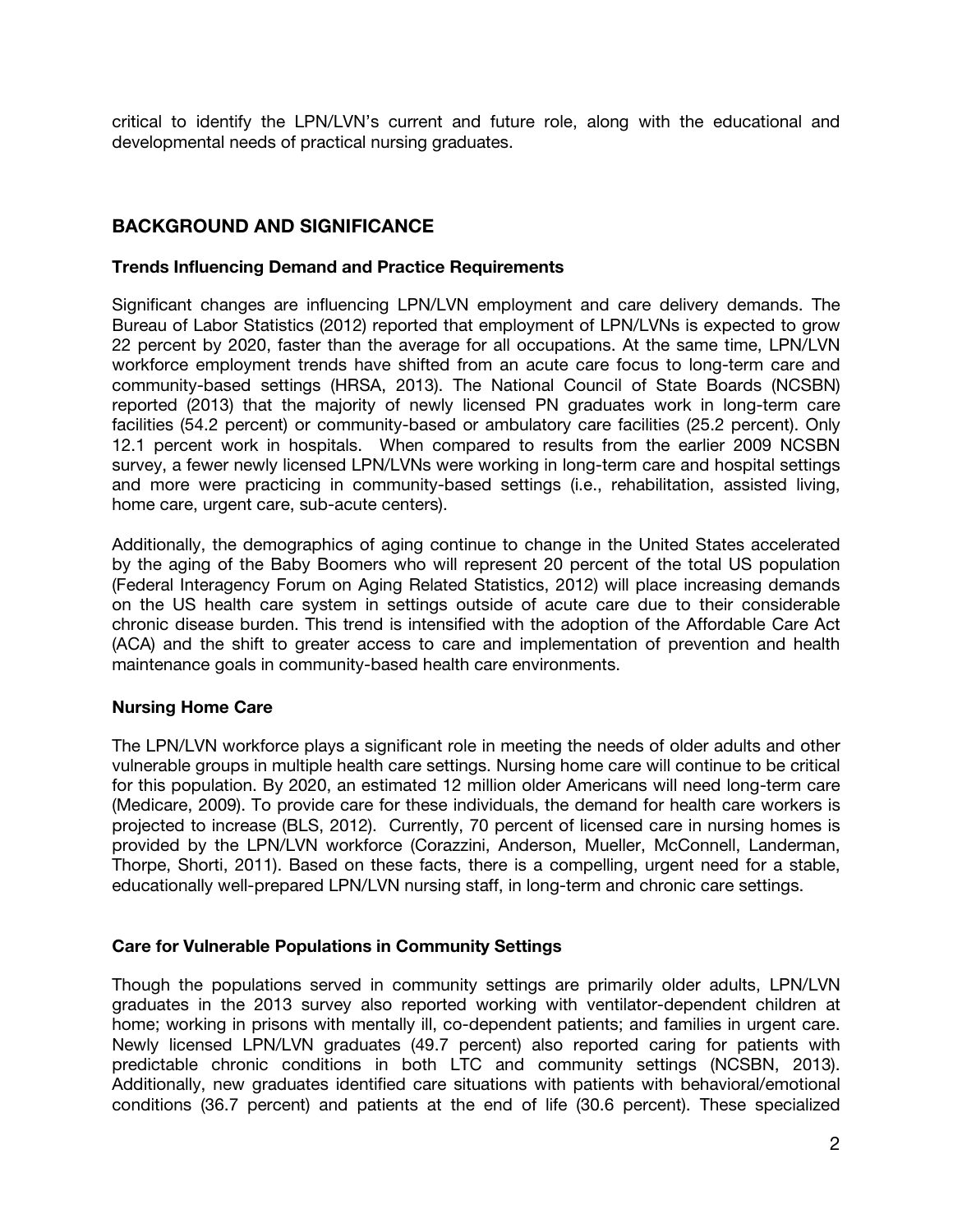populations have not consistently been addressed in the LPN/LVN curriculum, including access to clinical settings for adequate preparation in caring for these groups.

#### Scope of Practice Variability

State nurse practice acts regulate the type of care LPN/LVNs are licensed to provide and how RNs may direct LPN/LVN practice. They vary considerably about how LPN/LVNs contribute to nursing assessment, care planning, delegation and supervision. Research has provided data to illustrate the differences and variability of role definition (Corazzini, Anderson, Mueller, Thorpe and McConnell, 2013). For example, 14 percent of state nurse practice acts described LPN/LVNs as conducting focused assessments and over one half (53 percent) described LPN/LVNs as collecting data. Fourteen percent distinguished LPN/LVN scope from RN scope by stating that LPN/LVNs cannot conduct comprehensive assessments (Corazzini, Anderson, Mueller, Thorpe and McConnell, 2013). This same variability exists for care planning.

The NCSBN study also revealed that LPN/LVNs working in LTC facilities (2010) were six times more likely to have administrative responsibilities than if they worked in a hospital (65.8 percent versus 11.7 percent). In the 2013 (NCSBN) study, the majority of newly licensed LPN/LVNs reported having administrative responsibilities within their nursing position (43.4%). As the practical nursing workforce data continue to trend into community settings, where RNs and other health care providers are not on-site to delegate and supervise directly, these data illustrate the growing disconnect between scope of practice standards and the reality of practice and therein the lack of educational preparedness.

#### LPN/LVN Workforce Diversity

The diversity of practical/vocational nurses is significant, especially compared to their RN colleagues. Currently, approximately one-quarter (23.6 percent) of the LPN/LVN workforce is African American as compared to 9.9 percent of the RN workforce (HRSA, 2013). The number of Hispanic/Latino nurses in the LPN/LVN workforce is almost double that of the RN workforce (7.5 percent vs. 4.8 percent). The reverse is true for nurses from Asian backgrounds (3.6 percent vs. 8.3 percent). About 40 percent of newly licensed LPN/LVNs in 2012 were from minority backgrounds (African-American 21.2 percent, Latino 7.6 percent, Asian 5.4 percent, and other 1.5 percent).

Clearly PN graduates are the nursing profession's most important pipeline to building a diverse nursing workforce. But historical barriers within nursing education have created gaps in educational mobility that must be addressed if academic progression for graduates from minority backgrounds is fully achieved (Bensimon , 2005; Schwartz & Leibold, 2014). As the profession moves toward the creation of more stream-lined and efficient progression models and promotes the opportunity for all nursing graduates to reach the fullest extent of their education, it is imperative to address challenges related to finances, support structures, and role development. The LPN/LVN workforce plays a vital role in the delivery of culturally sensitive health care in a wide range of settings to vulnerable populations. Limitations to this workforce and to their opportunities for academic progression would jeopardize both culturally sensitive care delivery and their access to RN and advanced practice roles.

#### IOM Reports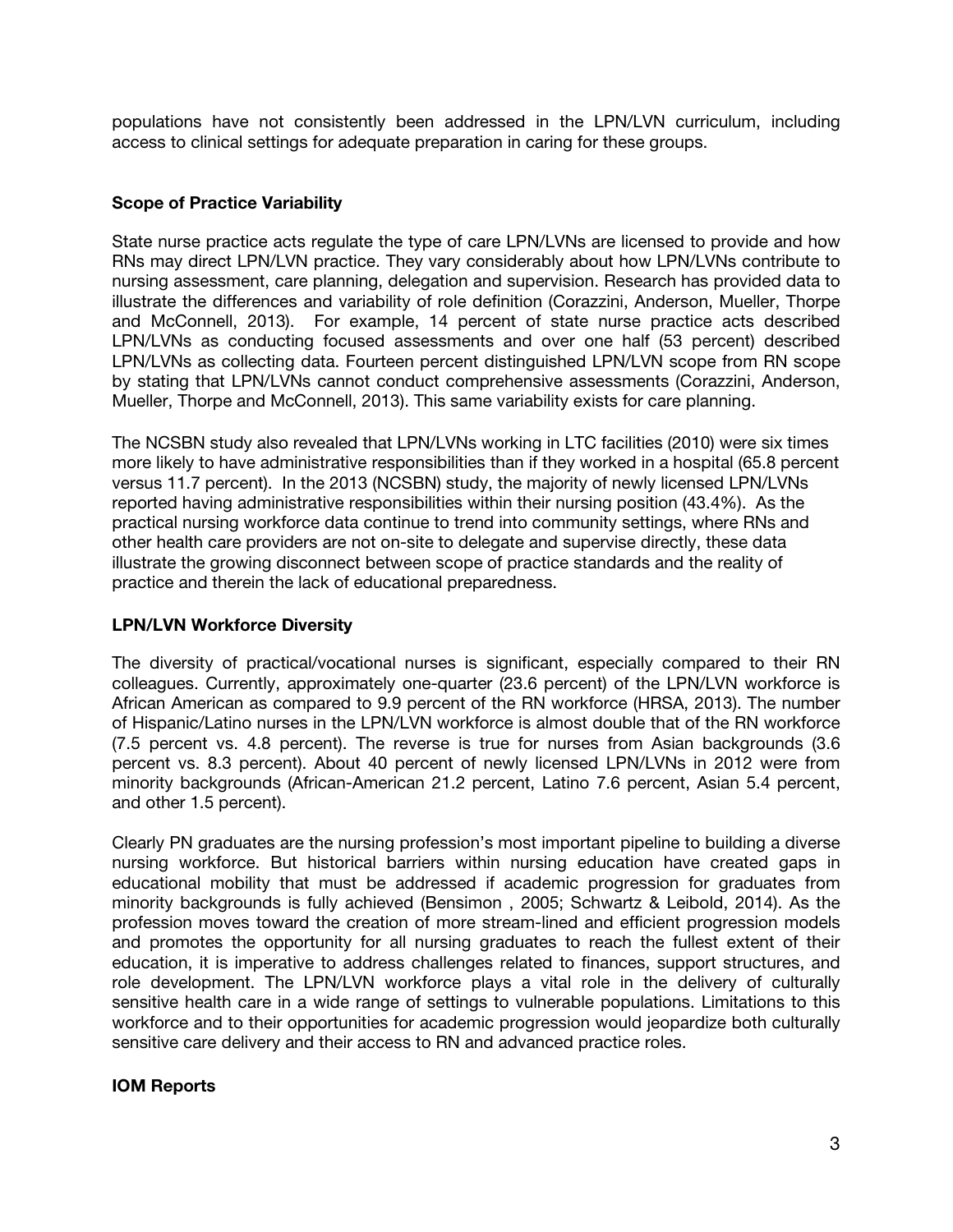The 2008 *Retooling for an Aging America: Building the Health Care Workforce* calls for fundamental workforce reform to care effectively for older adults. The report advocates for increasing the skill set and the size of the workforce in order to care effectively and efficiently for older adults with diverse needs.

*The Future of Nursing: Leading Change, Advancing Health* (2011), funded by the Robert Wood Johnson Foundation, calls for increased integration of gerontology and community-based care in pre-licensure curricula. Currently, pre-licensure nursing curricula "are not providing enough nurses with the required competencies in such areas as geriatrics and culturally relevant care to meet the changing health needs of the U.S. population" (IOM, 2010, 4-23). Additionally the report clearly articulates the need for a more educated nursing workforce through the development of an improved education system that promotes seamless academic progression.

# THE NLN RESPONSE

The NLN has long held that a variety of entry points for both pre-licensure and post-licensure programs (NLN, 2007, 2010, 2011; Tri-Council 2010) is essential to achieve fulfillment of the patient-centered, community-responsive vision that a reformed health care system can offer. Development of innovative pathways for PN graduates to achieve baccalaureate and advanced practice degrees is essential as the LPN/LVN workforce assumes more varied roles in community-based settings with vulnerable populations.

To assist PN educators to prepare the LPN/LVN workforce for current practice and to promote academic progression, the NLN engaged education and practice experts with a wide range of practical nursing experience. These experts helped the NLN develop guidelines for practical nursing national faculty to support learning in new clinical settings that align with workforce practice. The intent of the guidelines is not to add to the PN curricula or to increase educational requirements for LPN/LVN practice. Rather the goal is to assist faculty to plan curricula that:

- $\triangleright$  account for emerging evidence-based practice
- $\triangleright$  can be accomplished in settings that align with current workforce trends in a wide variety of acute, long-term care and community settings
- $\triangleright$  lay the foundation for academic advancement
- $\triangleright$  support LPN/LVN role transition to professional practice.

Based on the NLN Education Competencies Model (2010), the quidelines describe the four program outcomes of human flourishing, nursing judgment, spirit of inquiry, and professional identity as a foundation for curriculum redesign. The framework uses the six integrating concepts in the NLN model (2010) as a basis for design of competencies, course outcomes, and learning activities: safety, quality, relationship-centered care, teamwork/collaboration, systems-based care, and personal/professional development. The concept of relationshipcentered care is used rather than the more widely used "patient-centered care" in order to convey the belief that nursing practice includes relationships with patients, their families, and communities, as well as other health care providers. This broader definition does not diminish the intent of patient-centered, quality care, as defined by the IOM and other national regulatory organizations.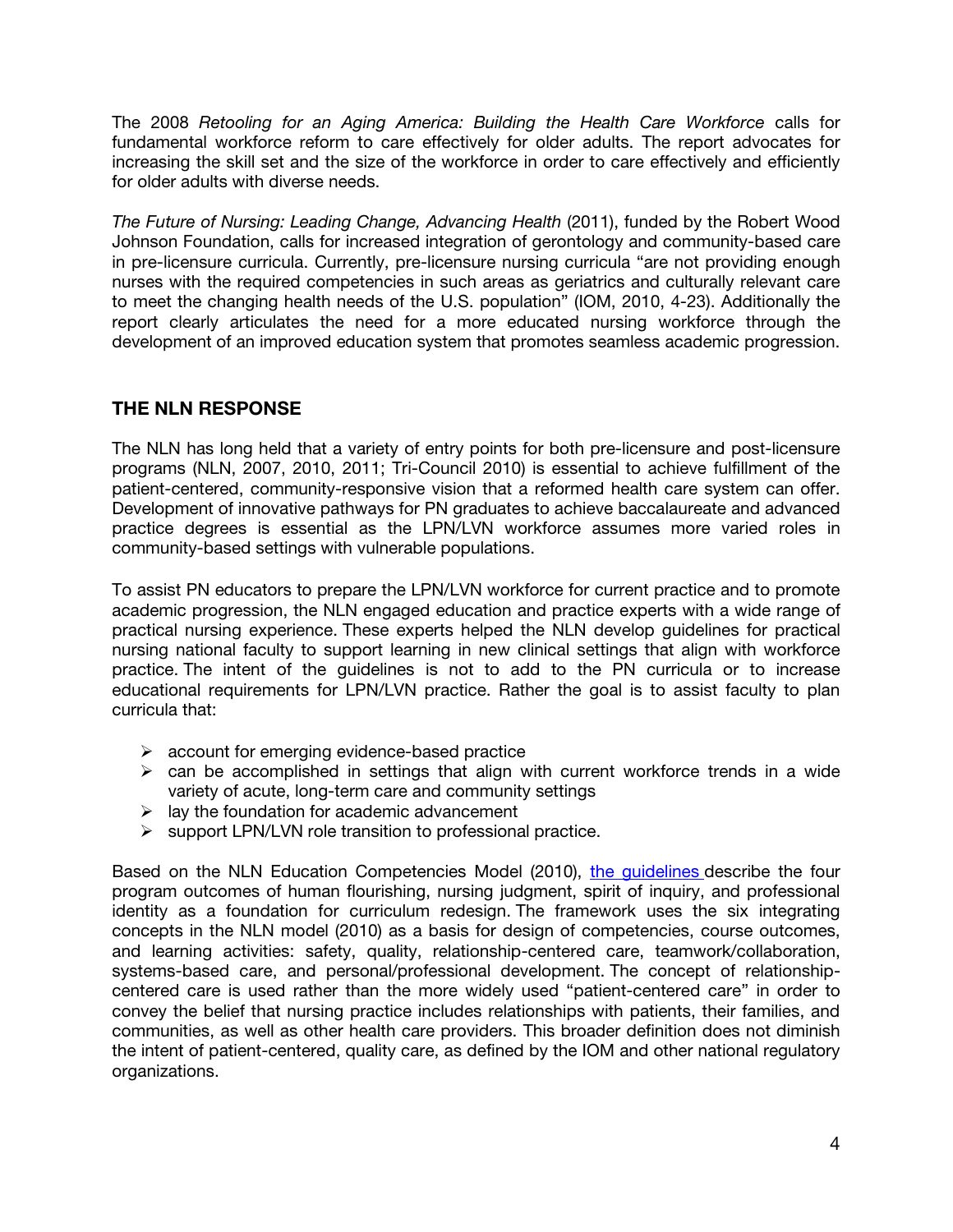### **CONCLUSION**

While the US moves toward the redesigning of both nursing education and clinical practice, the National League for Nursing has made a commitment to support those nurses meeting the specialized needs of vulnerable populations in a wide variety of emerging care delivery models. Consistent with this belief, the NLN acknowledges the vital role that the LPN/LVN workforce plays in providing safe, quality, and cost-effective care in a shifting health care environment.

It is imperative that PN graduates be educated for safe practice in settings consistent with current workforce demands and that pathways to academic progression to BSN and advanced practice roles are developed and promoted nationally. In this way, LPN/LVN graduates will take their rightful place alongside their nursing colleagues, and with other members of the health care team.

### RECOMMENDATIONS

#### For the Nursing Education Community

- $\triangleright$  Facilitate discussions among faculty, students, practice partners, and other stakeholders about the essential role of the LPN/LVN workforce to meet emerging health care needs in a reformed health care system.
- $\triangleright$  Collaborate with practice colleagues to design creative practice partnerships to assure that PN students have the opportunity to practice in current and future acute and chronic health care environments.
- $\triangleright$  Conduct research studies that investigate the link between advanced education and quality and safety in health care settings that serve vulnerable populations.

#### For PN Administrators and Faculty

- $\triangleright$  Design curricula, teaching strategies, clinical practice opportunities, and evaluation methods that align with the NLN Competency Model (2010) program outcomes and current workforce trends.
- $\triangleright$  Develop program outcomes and course/unit objectives that are congruent with the outcomes of the NLN Competency Model (2010) and reflect the uniqueness of school and local health care trends. Create partnerships with practice colleagues in a wide variety of practice settings to establish clinical practice opportunities that align with current LPN/LVN workforce data.
- $\triangleright$  Advocate for a shift from merit-based admission funding to need-based tuition and provision of academic supports (i.e., mentoring, language assistance) for PN students and graduates.
- $\triangleright$  Contribute to the NLN Annual Survey, reporting on faculty and student data to assure the completeness of information relative to PN nursing education and the LPN/LVN workforce.

#### For the National League for Nursing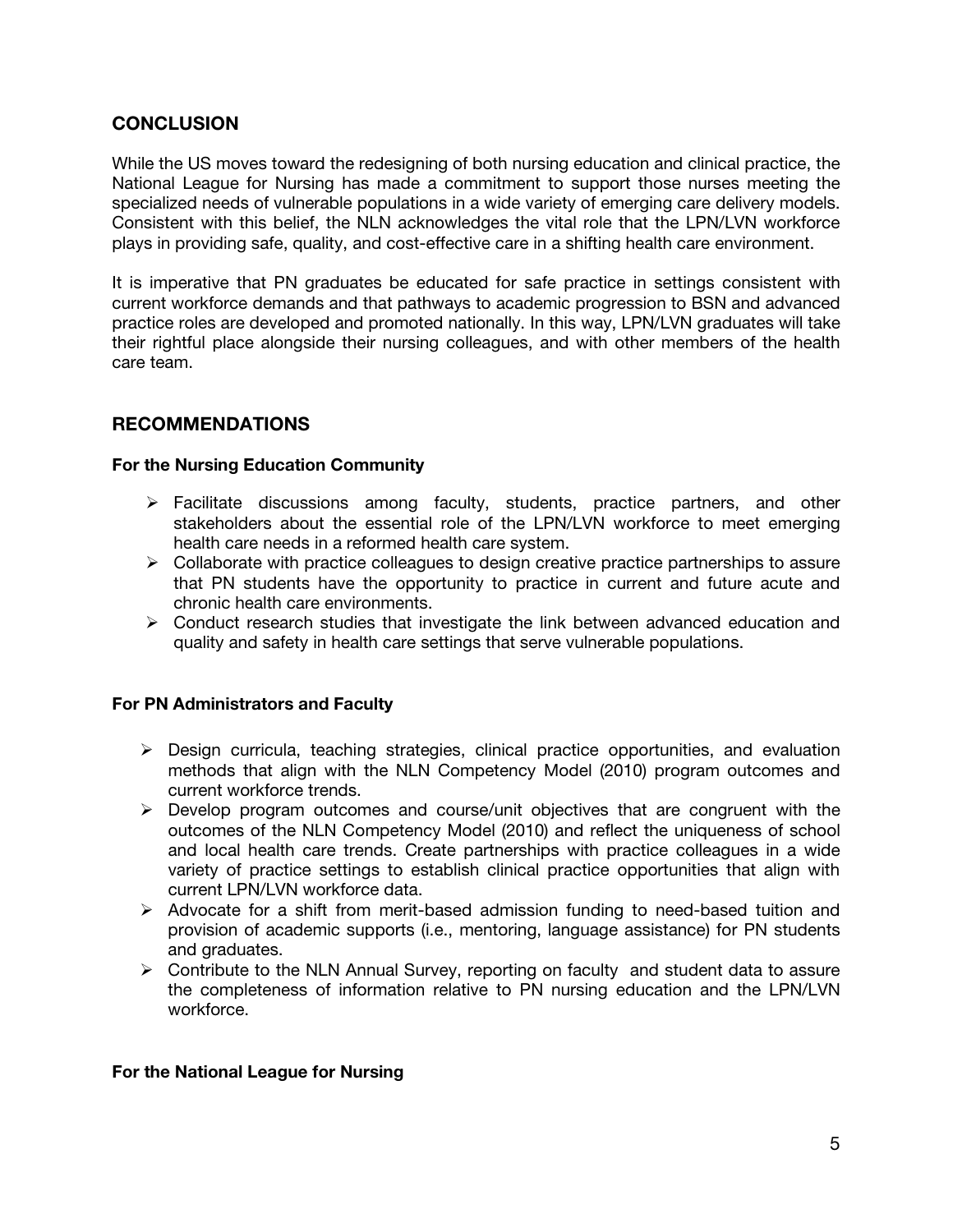- $\triangleright$  Collaborate with key stakeholders in practice, education, and regulation to promote the role of the LPN/LVN workforce to meet essential needs of vulnerable populations in a wide variety of health care settings. Explore ways to best align licensure processes with current LPN/LVN workforce employment trends.
- $\triangleright$  Provide faculty development opportunities for PN educators that are designed to help faculty reframe curricula to align with current workforce trends.
- $\triangleright$  Co-create partnerships with colleagues in education and practice to advocate for innovative academic progression models for LPN/LVN graduates. Encourage interested LPN/LVNs to move directly to BSN degrees.
- $\triangleright$  Advocate for funding (federal and private) to support PN graduates in pursuing advanced degrees (i.e., tuition support, flexibility in scheduling, incentives for educational advancement) (Haverkamp & Ball, 2013; Schwarz & Leibold, 2014).
- $\triangleright$  Champion multi-site, pedagogical research designed to evaluate innovative approaches to curriculum design and clinical learning in PN programs.
- $\triangleright$  Work with the nursing community to shift our view of the LPN/LVN to a valued partner in the 21st century health care system.

# **REFERENCES**

Bensimon, E. M. (2005). *Equality as a Fact, Equality as a Result: A Matter of Institutional Accountability.* Washington, DC.: American Council on Education.

Bureau of Labor Statistics U.S. Department of Labor (2012). *Current Population Survey*. Retrieved from http://www.bls.gov/cps/occupation\_age.htm

Corazzini, K.N., Anderson, R. A., Mueller, C., McConnell, E. S., Landerman, L. R., Thorpe, J. M., Short, N. M. (2011). Regulation of LPN scope of practice in long-term care. *Journal of Nursing Regulation*, 2(2), 30-36.

Corazzini, K. N., Anderson, R. A., Mueller, C., Thorpe, J. M., McConnell, E. S. (2013). Licensed practical nurse scope of practice and quality of nursing home care*. Nursing Research*, 62 (5), 315-24.

Health Resources and Service Administration, Bureau of Health Professions (HRSA). (2013). *The US Nursing Workforce: Trends in Supply and Education*. Retrieved from <http://bhpr.hrsa.gov/healthworkforce/supplydemand/nursing/nursingworkforce/>

Bureau of Labor Statistics U.S. Department of Labor. (2012). *Occupational Outlook Handbook, 2012-13 Edition, Licensed Practical and Licensed Vocational Nurses*. Retrieved from [http://www.bls.gov/ooh/healthcare/licensed-practical-and-licensed](http://www.bls.gov/ooh/healthcare/licensed-practical-and-licensedvocational-nurses.htm) [vocational-nurses.htm](http://www.bls.gov/ooh/healthcare/licensed-practical-and-licensedvocational-nurses.htm)

Federal Interagency Forum on Aging-Related Statistics (2012). *Older Americans 2012: Key Indicators of Well-Being*. Washington, DC: US Government Printing Office.

Haverkamp, J. J. & Ball, K. (2013). BSN in 10: What is your opinion? *AORN Journal*, 98(2), 144- 152.